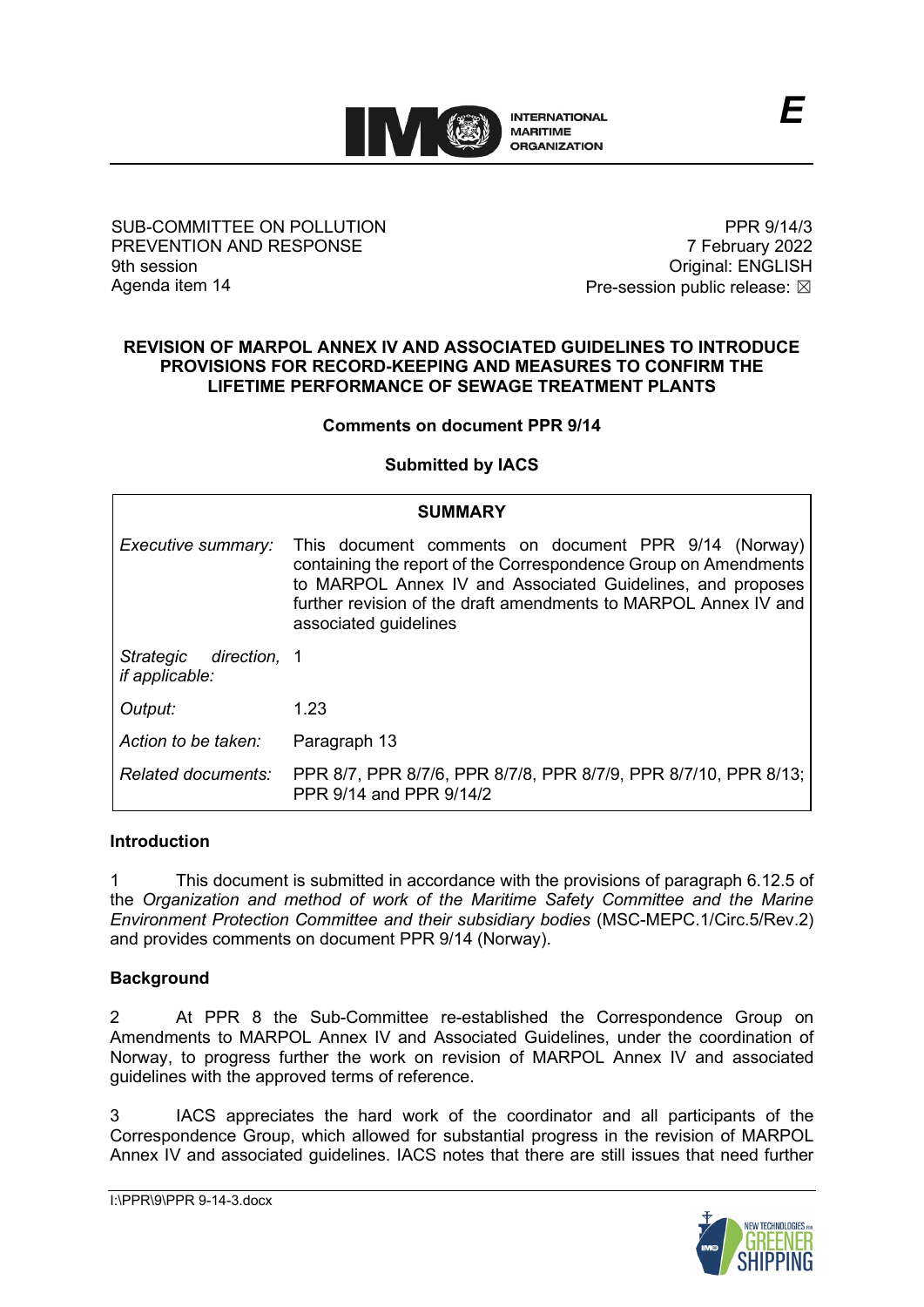consideration, which include sewage treatment plant (STP) commissioning test, draft amendments to the *2012 Guidelines on implementation of effluent standards and performance tests for sewage treatment plants* (MEPC.227(68), as amended by resolution MEPC.284(70)) (the 2012 Guidelines) and the development of the STP performance guidelines.

4 In order to facilitate the discussion during PPR 9 and to further the development of the draft amendments to MARPOL Annex IV and the 2012 Guidelines, IACS is pleased to provide the below additional considerations to the ones presented in document PPR 9/14/2 (IACS).

### **Discussion and proposals**

### *Draft amendments to MARPOL Annex IV*

5 IACS notes that the requirement of a commissioning test of the STP was introduced in regulation 4.1.1 of the draft amendments of MARPOL Annex IV for an initial survey before the ship is put in service or before the ISPP Certificate is issued for the first time. For the purpose of addressing the cases where the existing STP is to be replaced by a new STP, or an additional STP is to be installed on board an existing ship in service, IACS is of the view that a commissioning test should also be conducted for the newly installed STP. In this regard, it is proposed to revise the text in regulation 4.1.3 of the draft amendments to MARPOL Annex IV as follows. [\\*](#page-1-0)

"4.1.3 An additional survey, either general or partial, according to the circumstances, shall be made after a repair resulting from investigations prescribed in paragraph 9 of this regulation, or whenever any important repairs or renewals are made. The survey shall be such as to ensure that the necessary repairs or renewals have been effectively made, that the material and workmanship of such repairs or renewals are in all respects satisfactory and that the ship complies in all respects with the requirements of this Annex. When an additional survey is undertaken for the new installation of any sewage treatment plant, this survey shall confirm that a commissioning test has been conducted in accordance with paragraph 1.1 of this regulation."

### *Draft amendments to the 2012 Guidelines*

6 Section 4.5 of the draft amendments to the 2012 Guidelines stipulates that the STP should be equipped with an effluent monitoring unit measuring (EMU), consisting of an effluent flow meter and an effluent turbidity sensor or other sensor measuring an indicative parameter. The EMU's sensor can/should be designed as part of the STP to monitor and control the treatment process. Paragraph 4.7 of the draft amendments to the 2012 Guidelines stipulates that the STP should be provided with the necessary connections to ensure that any bypass of the sewage treatment system will activate an alarm, and that the bypass event is recorded by the control and monitoring equipment.

7 IACS can see the logic between the "EMU" and the "alarm" requirements in order to fulfil the requirements of performance control and monitoring as stipulated in regulation 11B of the draft amendments to MARPOL Annex IV. As shown in figure 1.2 of the draft amendments to the 2012 Guidelines, the EMU is included in the scope of type approval of a STP, so it is assumed that the EMU will be integral to the STP.

<span id="page-1-0"></span>Here and elsewhere, tracked changes are indicated using "strikeout" for deleted text and "grey shading" to highlight all modifications and new insertions, including deleted text.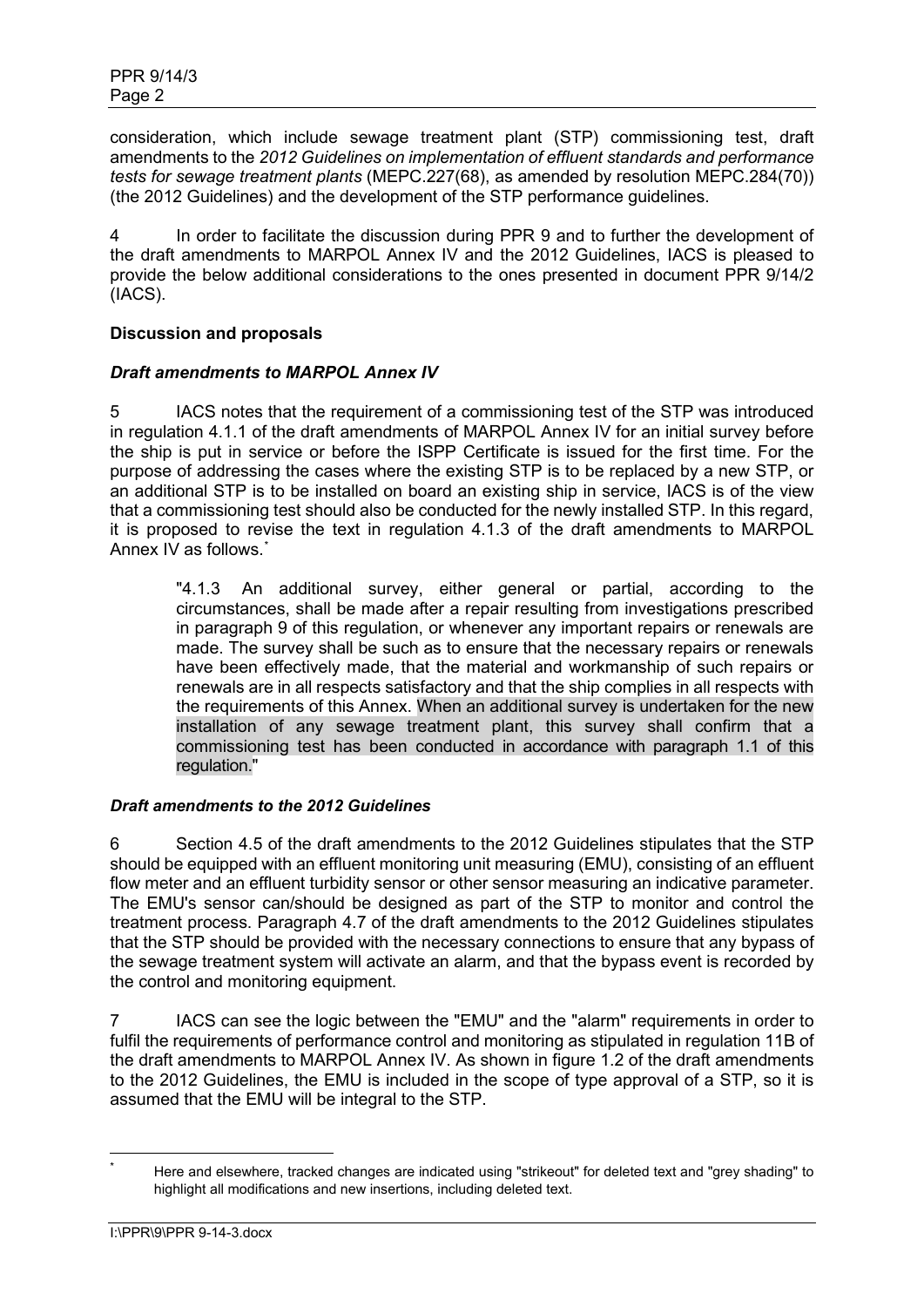8 In addition, IACS wonders if the term "control and monitoring equipment" in paragraph 4.7 of the draft amendments to the 2012 Guidelines corresponds to the EMU in section 4.5 of the draft amendments to the 2012 Guidelines. If so, it is suggested to move paragraph 4.7 into section 4.5. IACS is of the view that the EMU recording device will need to be linked to the alarm system, which would be provided by the manufacturer of the STP. According to paragraph 4.7 of the draft amendments to the 2012 Guidelines, any bypass of the sewage treatment system will activate an alarm. In this regard, it seems more appropriate that both the arrangement of bypass of the STP and the connection to the alarm are provided by the manufacturer of the STP.

9 The footnote to the international test specifications for type approval in paragraph 5.4.6.3.2 of the draft amendments to the 2012 Guidelines refers to "IEC 60068 – Methods for Environmental Testing". IACS has developed its unified requirements UR E10 "Test specification for type approval" for all equipment on board a ship and has kept it up to date. In order to be consistent with other documents of type approval of environmental protection equipment under the IMO conventions, IACS recommends that the footnote be revised to refer to IACS UR E10, Rev.8, February 2021 instead of IEC 60068, as follows:

".2 Equipment is to be tested in accordance with international test specifications for type approval $1$ . ...

### <sup>1</sup> IEC 60068 – Methods for Environmental Testing IACS UR E10, Rev.8. February 2021. "

### *Draft Guidelines on implementation of MARPOL Annex IV for sewage treatment plants*

10 Based on the discussion and proposed revision of regulation 4.1.3 of the draft amendments to MARPOL Annex IV in paragraph 5 above, IACS proposes the corresponding revision of relevant paragraphs 2.5.1, 6.1.2 and 6.2.1 of the draft Guidelines on implementation of MARPOL Annex IV for sewage treatment plants, as follows:

"2.5.1 Commissioning test – testing of an STP carried out as a part of initial survey or additional survey; or";

"6.1.2 The ship with an installed STP that is in accordance with regulation 9.1.1 or 9.2.1 of MARPOL Annex IV should be subject to additional onboard tests in accordance with regulations 4.1.1, 4.1.2 and 4.1.23 of MARPOL Annex IV."; and

"6.2.1 Commissioning test as a part of the initial survey or additional survey should confirm that the STP is installed correctly and validate that it produces an effluent that meets standards defined in Appendix II of MARPOL Annex IV when supplied with influent generated on a specific ship in normal operating conditions."

### *Other*

11 IACS provided proposals on the revision of the draft amendments to MARPOL Annex IV regarding the definition of "passenger ship" in document PPR 9/14/2. If those proposals are agreed by the Sub-Committee, then consequential amendments to the relevant paragraphs regarding passenger ships in the associated guidelines should be introduced.

12 IACS recommends that further consideration should be given to the correlation between the requirements of performance control and monitoring, as stipulated in regulation 11B of the draft amendments to MARPOL Annex IV, and the requirements of the EMU and the alarm in the draft amendments to the 2012 Guidelines.